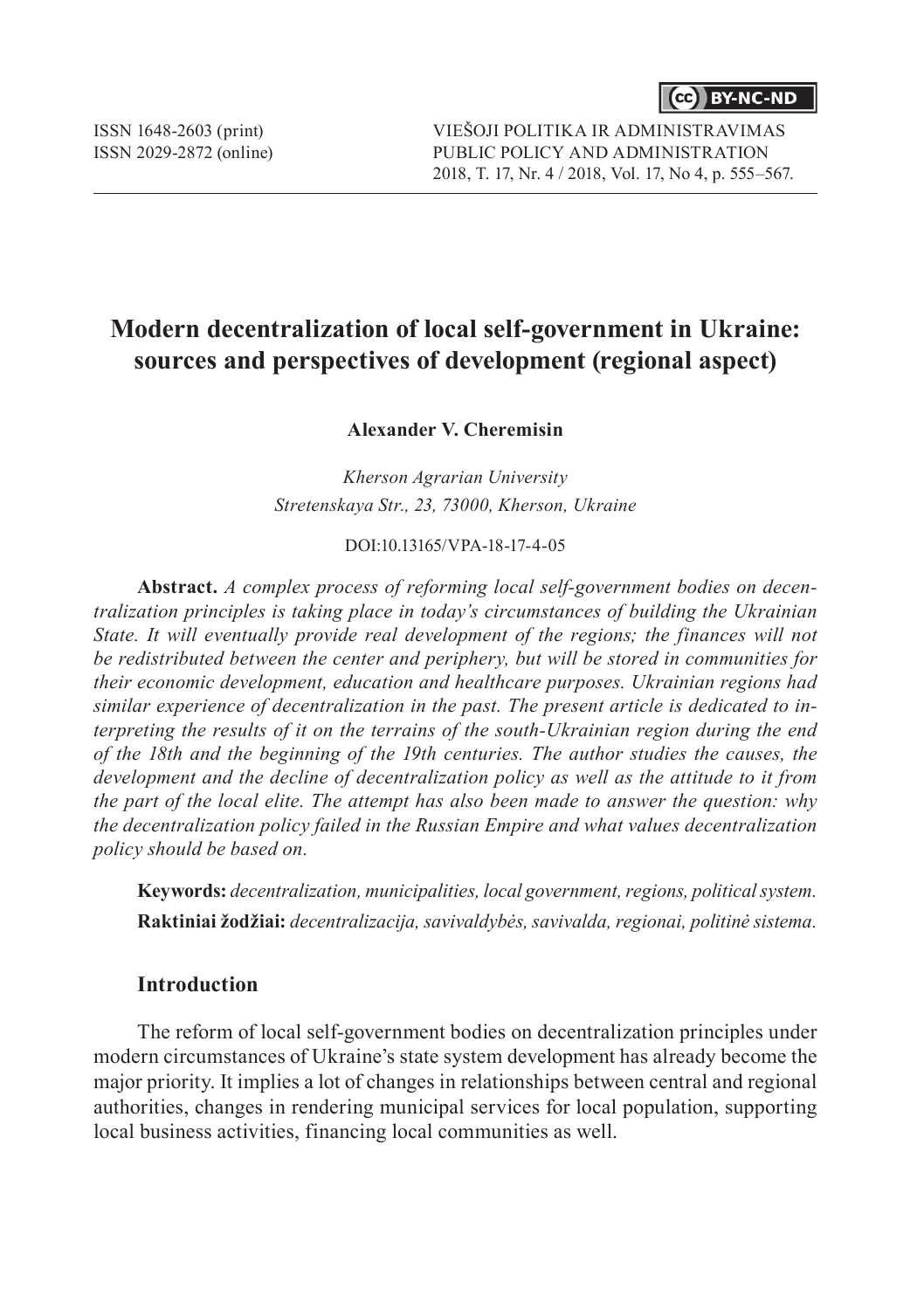It has been stressed that with regard to the economic aspect territorial communities will have advantages, because redistribution of financial resources from the state budget will be curtailed, whereas local governments will be able, at their discretion, to use money for supporting educational and medical structures, building roads, infrastructural development and modernization of municipal economics. Is modern Ukraine as well as a plenty of self-government communities really ready for these positive changes? Ukraine has gained substantial historical experience in reforming municipal life particularly in decentralizing government, which started at the end of the XVIII century and continued, without principal changes, till the socialistic reformation at the beginning of the 20th century and which was substituted by the Soviet power for organs of "people's delegates" – Soviets of workers', peasants' and soldiers' deputies.

In historiography the studied period is traditionally divided into two periods: 1) 1785-1870 – the period of the so-called "administrative guardianship" which is regarded negatively; 2) 1870-1917 – the period of self-government communities which is regarded positively on the whole.

Decentralized self-government became a topic for discussion in learned society since the beginning of the XIX century particularly in works of A. Vasiltchikov (Vasiltchikov, 1971), A. Gradovskiy (Gradovskiy, 1974) and others. In these works a lot of thoughts on self-government were expressed taking into consideration both negative and positive features. But on the whole, the educated world is divided into two discussion camps: those who advocate the theory of self-government communities and those who stand for centralization of local government. Discussions on the problem have not completed yet.

In Soviet historiography particularly in a few works of L. Velichov (Velichov, 1928) A. Chernov (Chernov, 1975), A. Dubrovinoy (Dubrovina, 1966), E. Druzhininoy (Druzhinina, 1981) and others the Tsar's system of local self-government was criticized. The system was not considered as important and useful, because the real power belonged to civil and military administration. Negative attitude to the Tsar's decentralized system of self-government was enhanced for the reason that it was not a body of really people's representation, but a group of the rich who inhumanly exploited working masses.

After the declaration of independence of Ukraine in 1991 the interest in the system of local self-government has become actual again and especially in connection with the studied period. In works of Y. Nikitina (Nikitin, 2016), A. Konyka (Konyk, 2013), V. Konstantinovoy (Konstantinova, 2011) and others it became possible to restore self-government activities in detail during a long period of time. In professional historians' circles the historical experience of civil administration, methodological approaches to study of its results are reviewed critically nowadays and more and more archive documents, especially on regional level, are introduced into scientific turnover.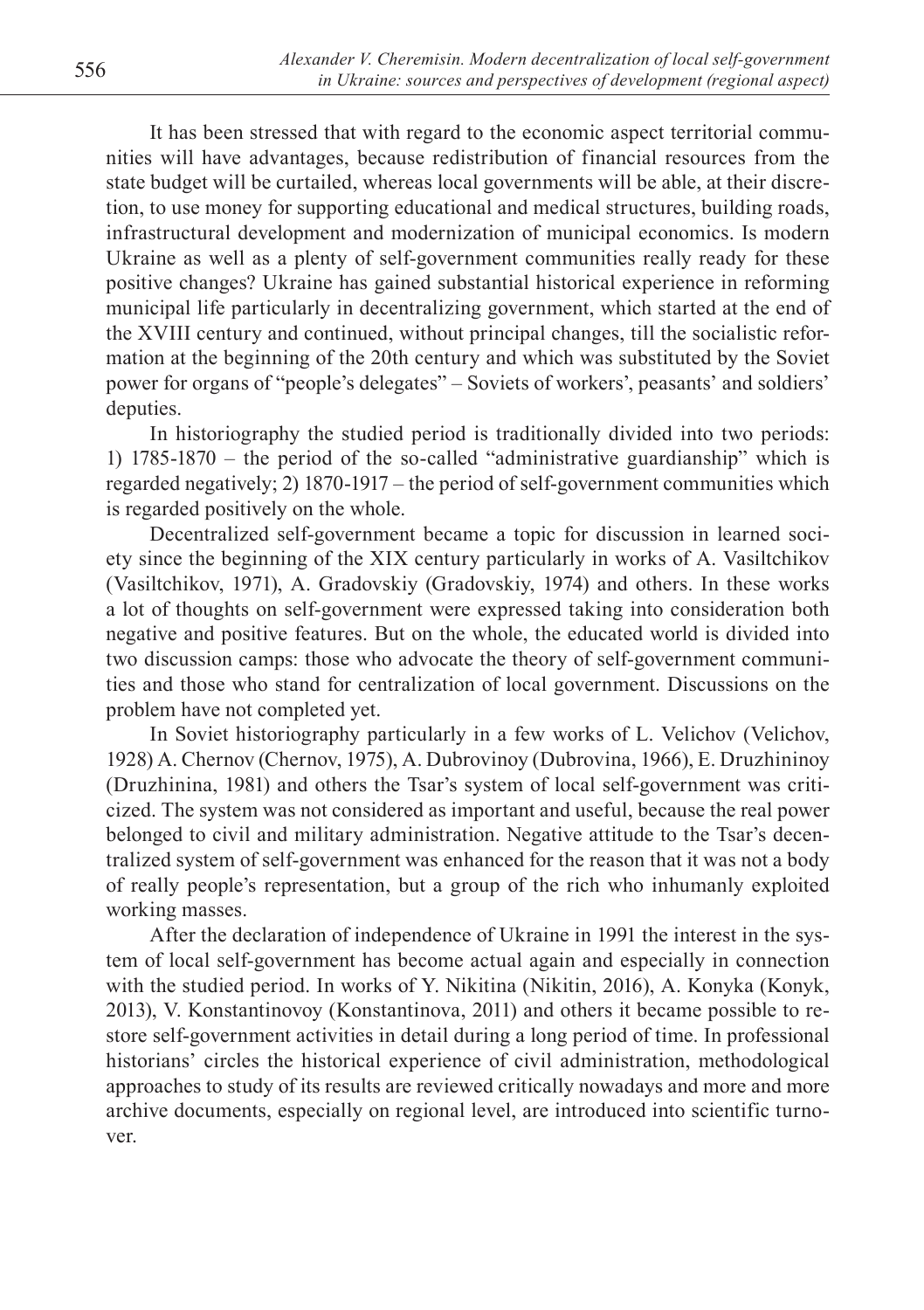For a long period of time it has been said and written a lot on activities of the selfgovernment in the Tsar's Russia and a conclusion was made that a lot of success was achieved in establishing practically ideal self-government units which did their best to heroically arrange an optimal life for local population.

Then, the question, which is absolutely logical, arises: if everything was working well in the Tsar's system, why the revolutions of the beginning of the 20th century took place, having in regard that they were supported by towns' population, too? As a result, it had not been clearly concluded yet why a decentralized government, having a lot of positive achievements, was liquidated and substituted with the Soviet system of local people's democracy.

The above mentioned shows the reason why the present article will deal with historical experience of a decentralized self-government, with its weak and strong sides on the territory of the south of Ukraine during 132 years and will study the question why it did not go deeper in its development, but was liquidated instead, and what lessons should be given to the society of modern Ukraine while giving a second birth to decentralization policy on its own terrains after a hundred years' break.

#### **Overview of the specifics of the decentralization policy**

The beginning of the decentralization policy is connected with the "Decree on the rights and privileges of towns of Russian Empire", adopted in 1785. In this document it was stated in particular that certain expenses of the state budget should be shifted onto the shoulders of local communities. Local population should establish a self-governing body – "an organ of civil administration", called Gorodskaja Duma (Municipal Council).

The organization of municipal councils reflected the conception of differentiating power: state and local. It was rather progressive (even revolutionary) for the end of the 17th century, taking into account the fact that in West European countries the similar process of forming municipalities was only starting, thus, on the whole, it was a really revolutionary event for the Russian Empire, where the nobility was still in power, not to mention militarization and policeisation.

Due to the issuing of the "Towns Regulations" by Katherine II the process of forming "municipal legislation" was set up as well, though the process had not been completed and conditionally called "local". Municipal councils became responsible for financial and economic issues in towns, for taxation at the local level, commerce, industries; they were also obligated to support local administration apparatus.

According to the above, legislation towns were subjects of municipal property, whereas local self-government bodies had rights only to administrate property and finances. In fact, real self-government was not implemented. Municipal councils could not independently adopt and implement budgets. In this respect they were subordinate to provincial heads (gubernators), which led to a plenty of bureaucratic delays. In addition to it, these self-government bodies were obliged to cover the expenses on gu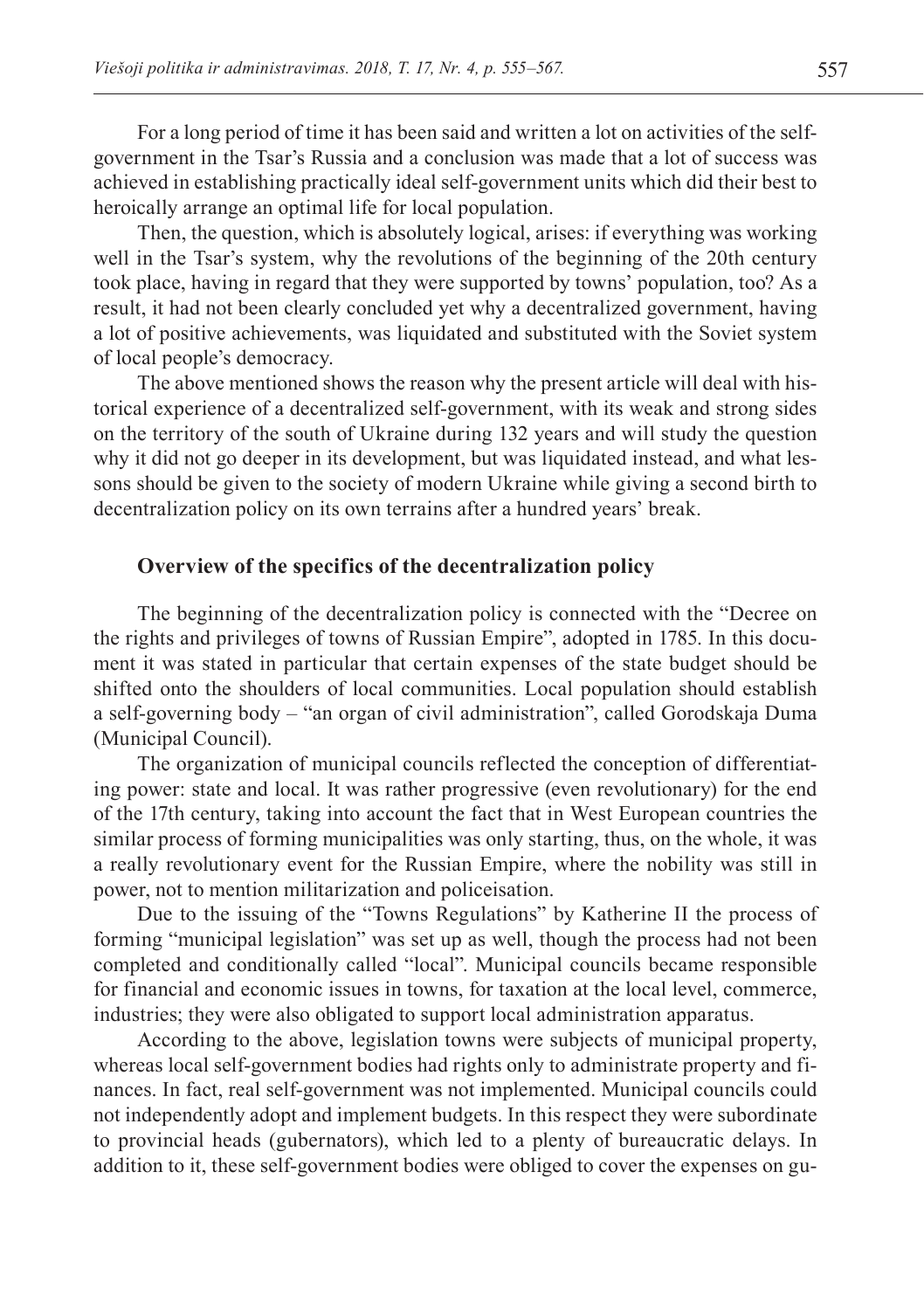bernators' offices, courts, police, etc., whereas local needs had not become the priority for municipal government (Chechulin, 1906).

Thus, we can draw a conclusion that decentralization policy was not understood as a political mechanism of forming independent local government, but as a means of redistribution of finances from state to local municipal budget(s), to be more precise, onto local population. Municipal councils were strictly recommended to economize incoming finances, not to spend much on "extra items" and deposit the rest in banks.

In conditions of the southern Ukraine the forming of decentralization policy coincided with incorporation of the region into the system of the Russian Empire, building and populating towns and handing-over power from military to civil administration. The lack of historical traditions in self-government and family-protection relationships while forming a new socio-cultural tradition in the region could not but influence a special rhythm of decentralization.

The fast steps of industrial development, urbanization and modernization of the southern Ukraine influenced the forming of self-government as well. Moreover, southern ports were used not only to import goods but also spread new European ideas, including issues concerning the municipal sphere, and the presence of foreigners also had an influence on their election to municipal councils and provincial administration (gubernatorial offices).

From the very beginning of decentralization policy Ukrainian towns faced favorable conditions for broad independence. The main factors were a distance from the center with undeveloped means of communication and weakness of control, which caused a larger extent of self-government in activities of newly established self-governments.

In southern Ukraine they felt themselves really powerful hosts for whom business or trade were the mayor priorities and values. The hunt for material prosperity had an impact on all-imperial values – they became less influential.

It was common that deputies from self-government communities were absent on important state occasions, there were also cases of insubordination to superiors appointed from the Government or for example, during public prayers in honor of the Empress' birthday (Sandomirskiy, 1894).

Business, trading or smuggling, putting municipal affairs in order, etc. were the most important activities. Very soon self-government turned into high-handedness.

Municipal figures, feeling themselves independent, started to fix their own taxes and duties which surpassed 2-3 times those fixed by the Government and even to sell municipal property.

Under such conditions bribery and corruption became a common means of lifestyle of municipalities. Everyone knew how much one should pay for registering a person to a certain municipal estate or to take land on lease, etc.

Moreover, foreigners were greatly surprised by a high level of bribery and corruption (Gutri et al., 2012), though many of them were involved in smuggling and corruption, too. Townspeople wrote hundreds of complaints to the Government and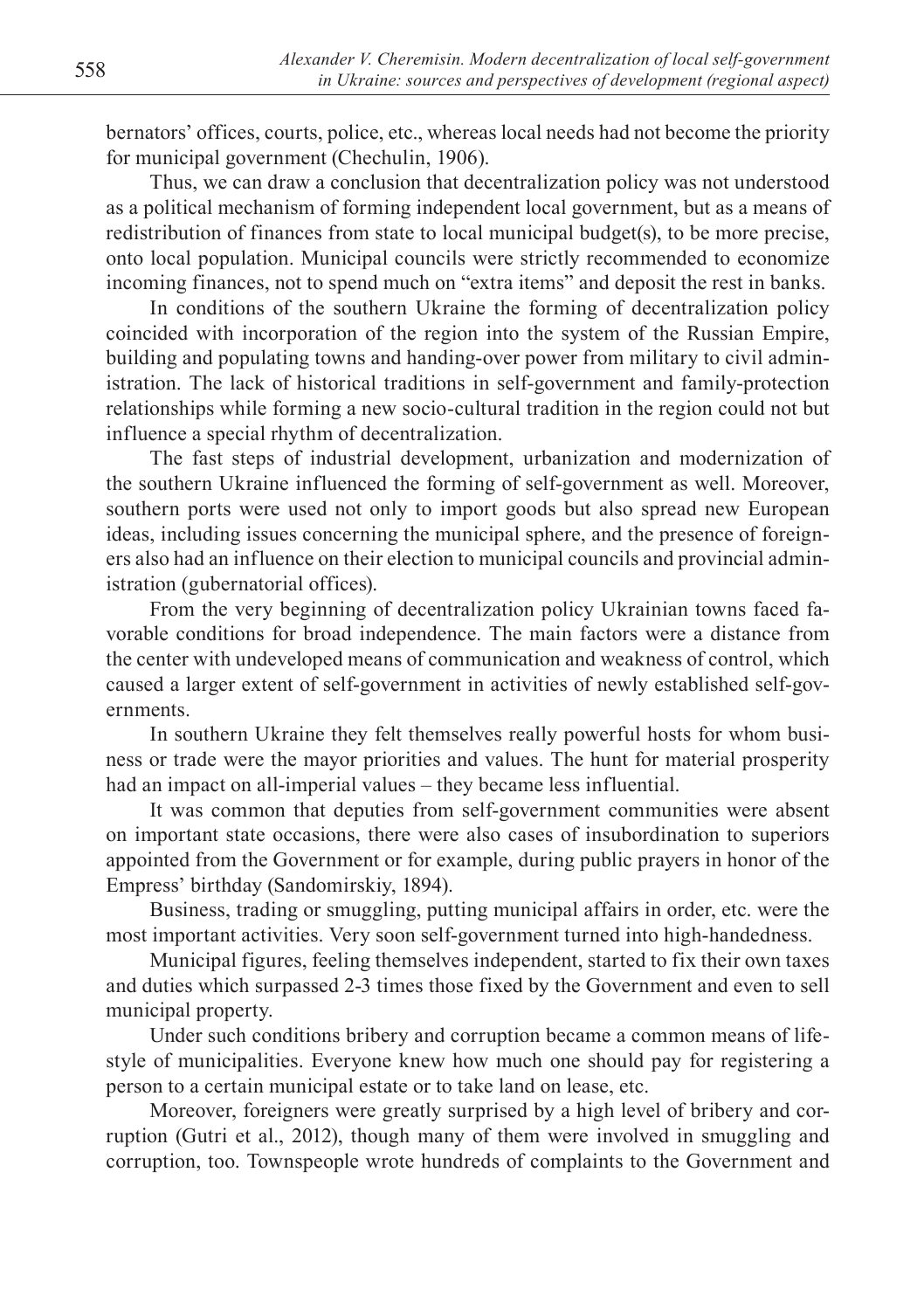to the Gubernator's office, but with no result. Deputies of municipal councils who had been repeatedly fined did not wish to pay fines, instead they put into force the earlier abolished unlawful taxes and duties before long. Fighters against corruption and bribery were often present at municipal meetings, and they had remained in townspeople's memory for a long time, even though their public activity did not bring effective results, keeping in mind that honesty and disinterestedness were not much respected at that time (Zelenyi, 1988).

At least 2 questions may arise: who were elected and for what reasons were deputies of self-government elected?

The "Towns Regulations" of 1785 was the most democratic of all that existed during the studied period. Almost a half of townspeople were admitted to election for municipal posts. Anyone possessing 6 estates could nominate oneself as a candidate for elections and render services properly during 3 years. In port towns and provincial centers a majority of the elected were merchants, successful businesspeople, townspeople, artisans and honored townsmen. In provincial and out-of-the-way towns middle class people were in majority. After the municipal reform of 1870, which proclaimed a stateless principle as dominant and which was considered as continuation of decentralization policy, an opportunity to take municipal posts was reduced to approximately 10% of house owners, thus giving a real opportunity only to the richest of industrialists, tradesmen and financiers.

In its turn, the reform of 1892 even more reduced a list of candidates for taking municipal posts to 1% of townspeople owning houses.

The criteria for electing a person were different: personal feelings, professionalism of candidates, luck in business or trade, group solidarity (Michailovskiy, 1908).

Thus a conclusion can be made that decentralized self-government was mostly favorable for well-to-do townspeople, which caused a negative attitude and distrust from the part of poor layers of population. They were indignant about high-handedness of some deputies' behavior, who being occupied with their own business, derived profits from their municipal posts while schools and hospitals complained about a lack of medicines and a failure in repair works.

The budgets were insufficient and a municipal government used to take credits or loans to spend a lot of money on the construction of water, sewerage and electrical lightning systems, telephone lines, trams, railways, port modernization and building elevators. At the same time it financed educational and medical institutions with the remaining funds. On the whole, the budget sufficed only for doctors' and teachers' salaries.

#### **Analysis of the work of municipal councils**

Sometimes repair and new construction works took place while municipal deputies with a charitable purpose financed these projects on their own account (Bogdanov, 1910; Chasovnikov, 1915). It is worth noticing that self-government was the least ef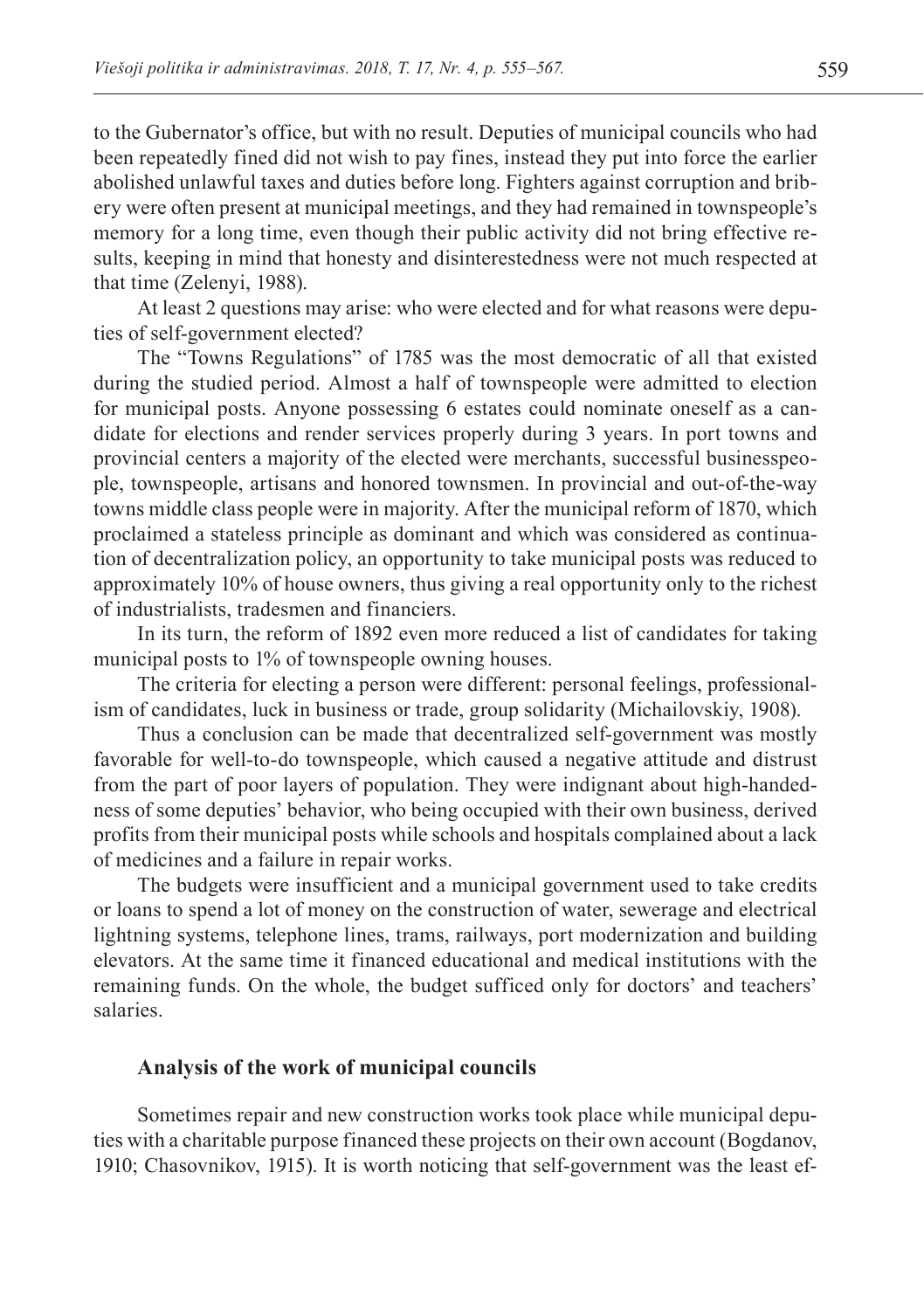fective precisely in regard to poor layers of population. Municipal councils did not take much interest either in the well-being of masses or in their social protection, and the result of which was that revolutionary-minded townspeople criticized the Tsar's decentralized government bearing in mind these very moments.

Nevertheless, it should be mentioned that it took place not only owing to the negligence of municipal councils. The State Legislation having proclaimed decentralization policy on one hand, continued centralization practice, on the other hand.

Municipal deputies found themselves in a double situation: they were State servants, restricted by a corresponding oath (which represented them as state servants of lower ranks), and at the same time townspeople's deputies elected for the purpose of managing municipal economics. As a result, the State removed municipal government from the process of establishing civil society having provided them with minimal opportunities for independence, whereas townspeople rendered them adequate minimal support remaining socially inactive.

From a financial point of view self-government was put into a difficult situation. Notwithstanding the fact that towns of southern Ukraine were among the most prosperous, they spent a plenty of money on financing administration, courts, police, military needs, which deprived them of nearly half of towns' budgets, whereas local issues did not become obligatory for fulfillment.

To tell the truth, municipal councils assigned a lot financial resources to their own maintenance (up to 10% of total income annually). As a result, it sufficed only to finance 1-2 schools or hospitals, whereas in provincial towns there were no finances at all or financing was shared equally with zemstvo and self-government.

Thus, self-government was weakened financially in solving a lot of economic and social problems. The State was interested in such state of affairs. It was considered that a weakened local government would guarantee the survival of the State during upheavals.

These processes led local self-government bodies to understanding that the State discriminated the south of Ukraine economically, taking the most part of resources for the purpose of maintaining inner Russian territories.

Local self-governments in the region arrived at a conclusion that they themselves, without participation of the State, could solve all necessary problems, retaining all financial resources in provinces.

It was the southern region of Ukraine that struggled in letters and propositions for broad independence and autonomy of self-government bodies. Towns regarded themselves as completely self-sufficient economic complexes, spreading ideas of independent self-government over the whole Empire (Gribovskiy, 1912).

It was inside the circles of deputies from the south of Ukraine that ideas of separating from the rest of the Russia were matured first when an independent Odessa republic was proclaimed in 1905-1907, the president of which was O. Pergament, an influential deputy of the municipal council, who later became a deputy of the State Duma (Turchenko et al., 2011).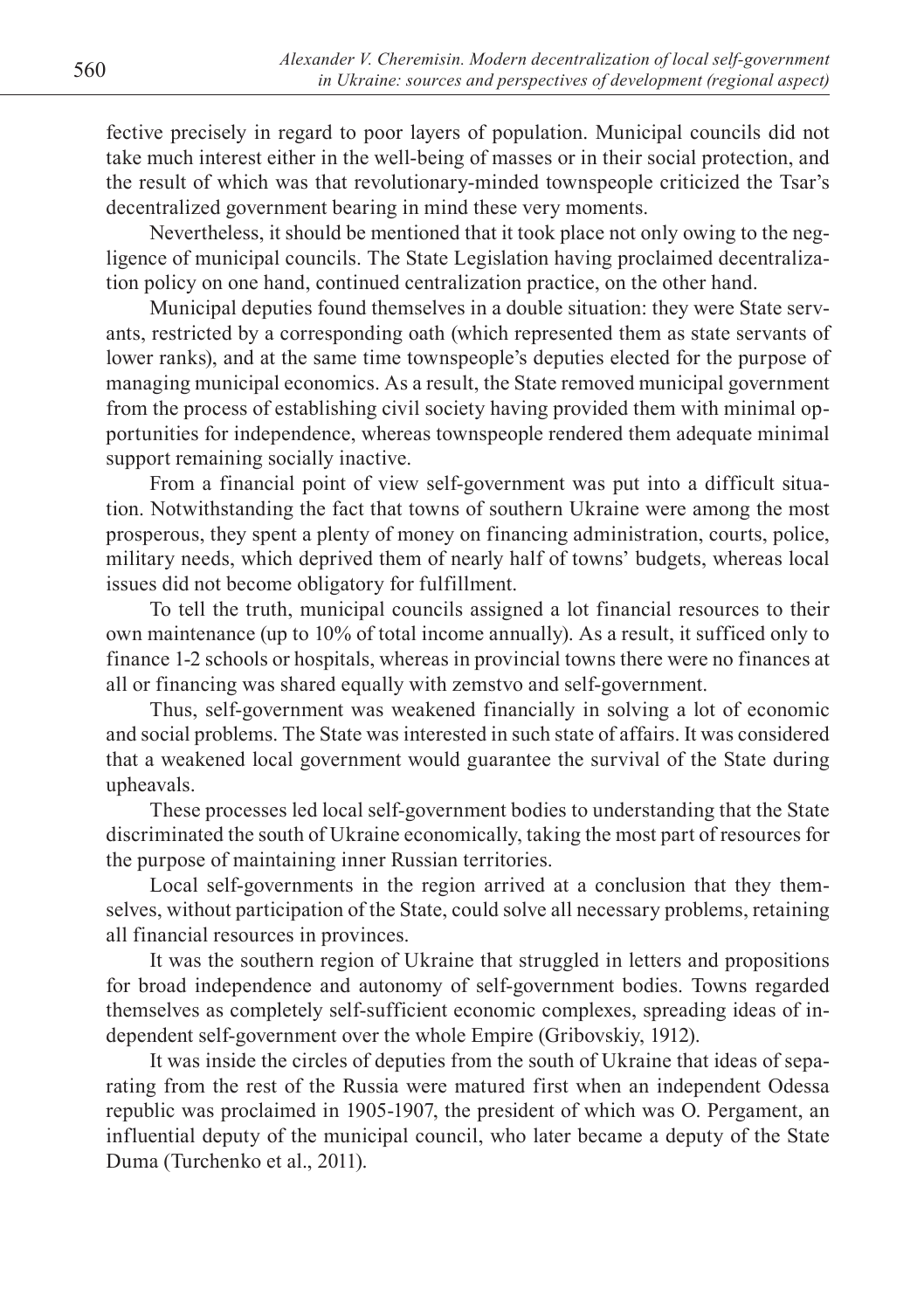#### **Discussion of issues at the all-Russia congress of deputies**

Not long before the first all-Russia congress of deputies of self-government was held in Odessa in 1910 to coordinate activities in a struggle for establishing independent municipal councils. An ideal model for self-government in the eyes of municipal deputies was the one which would form completely independent municipalities capable of issuing their own obligatory for fulfillment normative acts with singled out municipal property and landed resources. That would permit retaining finances in provinces for the purpose of spending them on development of educational and healthcare institutions. Municipal councils should be based on democratic values giving prevalence of individual freedom over political system.

It was educational and healthcare spheres that suffered most from such insufficient financial maintenance: local educated population did not surpass 40%, a plenty of people felt frightened of school education prices. A single doctor rendered medical services to some thousand people, there was a shortage in bed places in hospitals for the sick, but sick people were not eager to get into these hospitals, the more so that there was no medical insurance at all, and besides towns suffered from different epidemics.

Notwithstanding numerous problems related to financial and human resources, municipal governments made huge efforts to overcome diseases or increase a number of educated people.

Anyway, new schools, reading-rooms, libraries, lecture halls and hospitals were opened continually. The resources assigned by local governments were regarded as the most substantial in the State (Andrievskiy, 1915). Municipal governments were the first to promote free schools, hospitals and other cultural institutions.

The process of further autonomy development, democratization and more profound decentralization was cherished by leading political parties such as: social-revolutionaries, social-federalists, independent-socialists and others (Golubtsov, 1917).

Parties of the national minorities were also active in the process of political renovations except for they were more interested in autonomy of their own national-cultural development and in the proclaiming of independence for their states (Yadlovska, 2013).

As a result, the representatives of local self-government and the majority of political forces considered that it was necessary to continue decentralization, as it was a major source of their bright future which was based on democratic values and freedoms with the aim of concentrating all local resources in hands of local self-government, which would guarantee economic, educational and healthcare advancement of local population.

Deputies of self-government of southern Ukraine were the followers of decentralization policy throughout the studied period. The military and civil administration of the region did not share this policy. It was considered that decentralization only set a swing in motion to the State foundations and blew up its basis.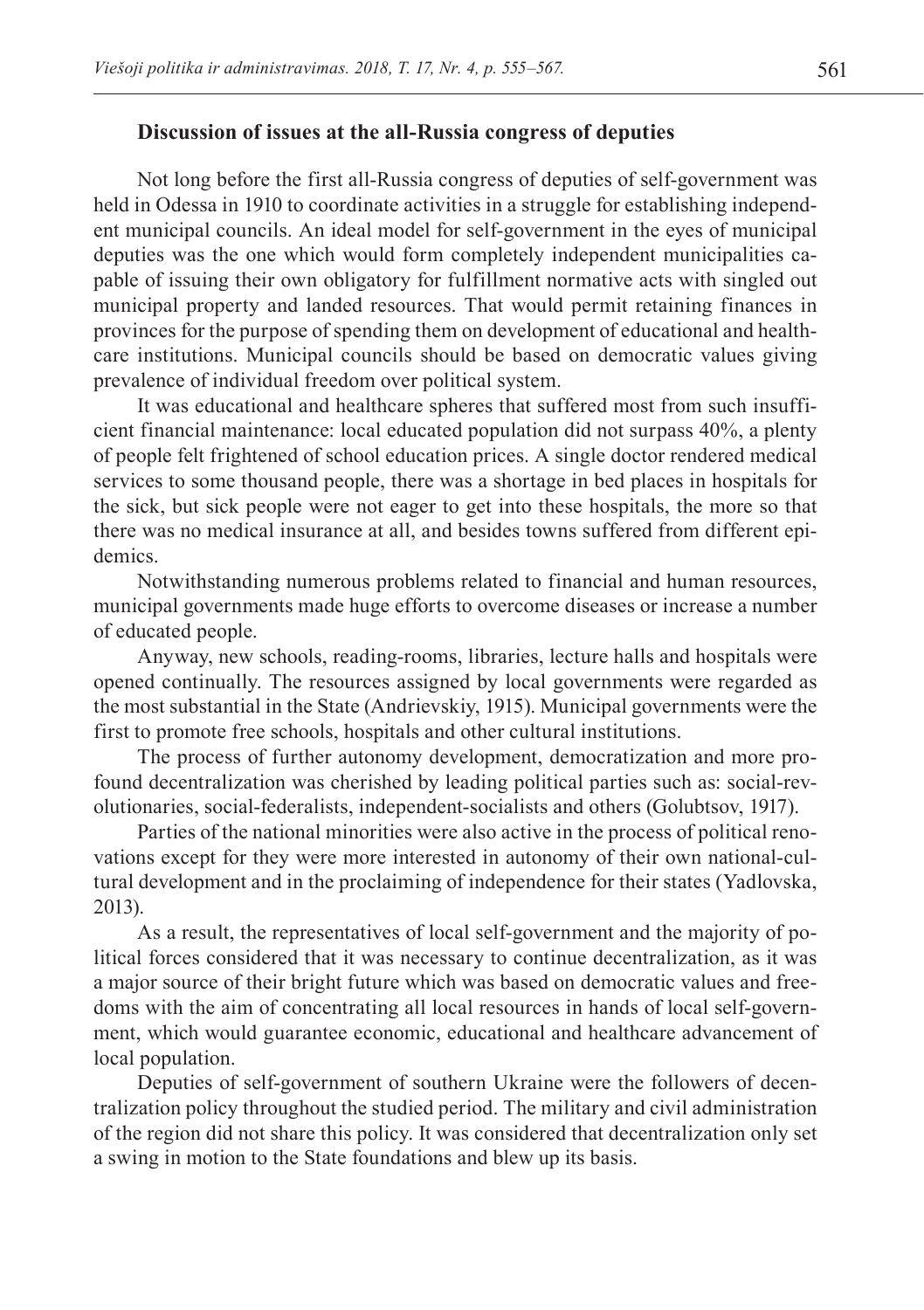Deputies of self-government were often beaten for their independent position, scorned in public (for example, as "contemptible"), they were also threatened, imprisoned, and their business was closed down etc. (Orlov, 1885).

But the will to continue decentralization did not become less vital; instead it grew stronger. In a wish to deepen decentralization everyone found his own reasons: to correct mistakes of the State power, to make life of townspeople better; to modernize life and rhythm of towns; to become rich themselves, to realize ones plans etc. There were, of course, the opponents of decentralization policy, as it was necessary to think independently, to act effectively, or to take decisions on their own responsibility and be accountable for both personal and material matters. Such personalities did not enjoy prestige with either their colleagues or townsmen.

### **Features of the positive impact of the decentralization policy on the development of the region**

Local people respectively did not remain voiceless masses, but active participants of ongoing political events. From the very beginning of decentralization policy townspeople supported it and stood for deepening independence and autonomy of local power. On a wave of civil upheaval of the early-mid 19th century the formation of towns' patriotism became complete as the acme of love for their town and wish for its prospering and wellbeing.

Local population together with local self-government bodies regarded their towns or areas as the best, the most developed, the richest etc. The central power received a lot of proposals from inhabitants of the south of Ukraine on the necessity of liquidating administrative guardianship, on democratization and even on the independence for local government.

The following model was regarded as ideal: 1) democratic – the election rights should be enjoyed by all taxpayers irrespectively of their incomes, religious and national identity; 2) financially-independent – the right to form and fulfill budgets, to possess municipal property; 3) municipal – governing municipal property should be the main task of self-government bodies; 4) social – municipalities should fully maintain educational and healthcare institutions; 5) justice – the right to provide equal needs irrespective of economic possibilities (Martov, 1985).

The decentralization policy was regarded as perspective and useful for activity of local communities either by local inhabitants and deputies of local self-government or by political parties. Its further development and successfulness was part and parcel of the bright future.

At the regional, local and municipal levels decentralization brought a plenty of good and benefits. For example, in the southern region of Ukraine the abovementioned model brought the following results: 1) the highest rate of financial increase in municipal budgets; 2) one of the highest level of wellbeing of local population; 3) high rate of modernization of the region; 4) one of the highest levels of education; 5) the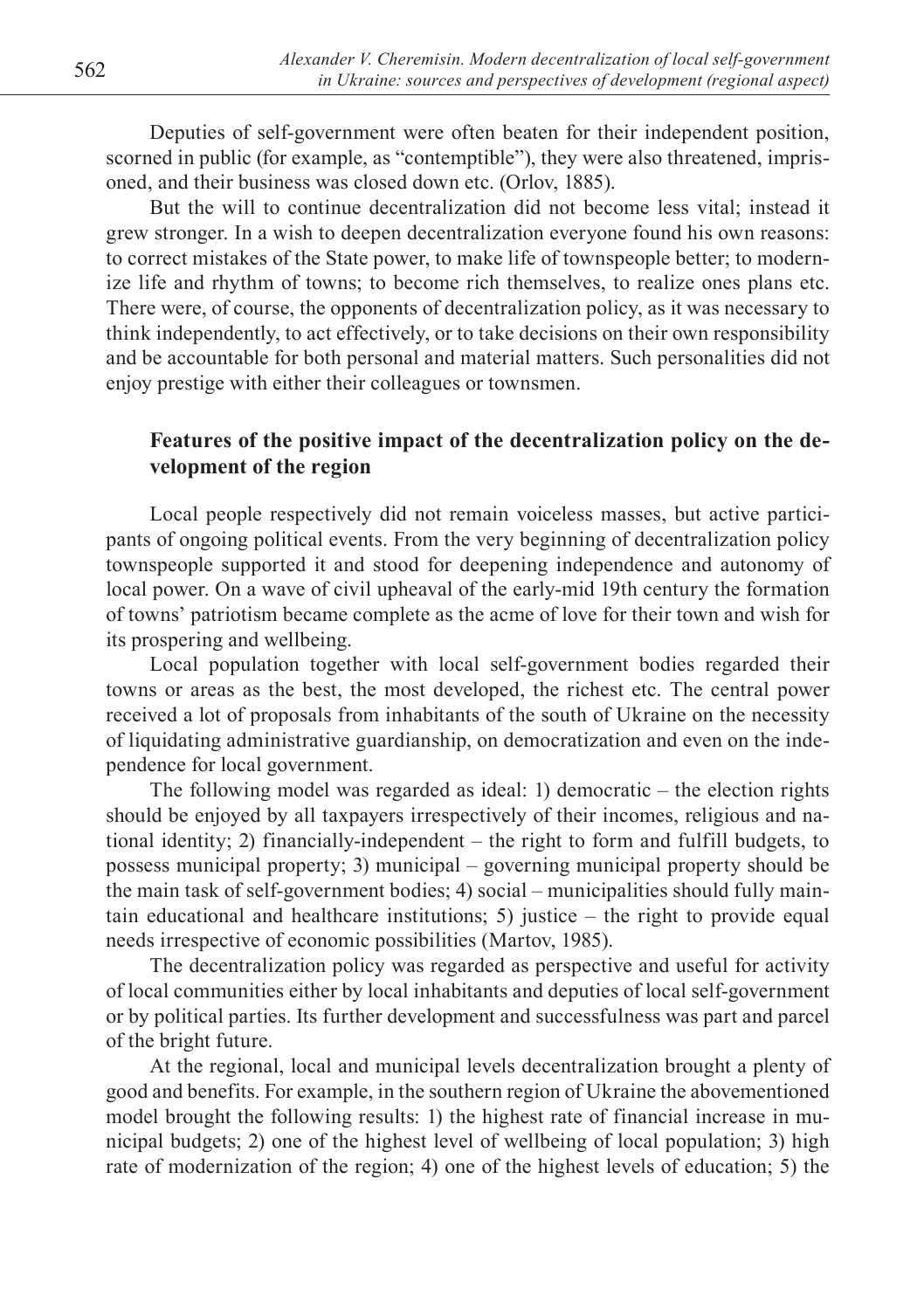higher level of independence and autonomy; 6) the top level of urbanization; 7) high ratings in trade and industry development; 8) the highest level of municipalization of state property etc.

However, notwithstanding all the successes and high ratings of economic potential of the south of Ukraine, it should be mentioned that lagging behind West European towns was catastrophic. At the end of the 19th and the beginning of the 20th centuries West European municipalities planned futuristic projects: futuristic towns, townsgardens etc. For example, not in all southern Ukrainian towns streets had names, the same was for water supply and canalization, electricity, telephones; trams were a rarity yet and sanitary-hygienic condition left much to be desired.

But notwithstanding the above lagging behind West European countries southern Ukrainian towns were proud of numerous economic achievements and looked more attractive in comparison with Russia towns.

Thus, the decentralization policy had a positive influence on life on the territory of the southern Ukraine. It became a powerful instrument of economic progress; it also stimulated high rates of financial growth as well as modernization of the region, having changed a "wild steppe" of the southern Ukraine into the richest, the most perspective and the most civilized land only within a few decades.

#### **The reasons for the slow development of the Southern region**

As a result, the question can be asked: why notwithstanding all the benefits the decentralization policy brought to the southern region of Ukraine it was curtailed and stopped in its development. The author thinks the following reasons led to it:

- 1. From the very beginning the State power played a leading role in broadening and development of decentralization policy. It was the State that set the pitch and rhythm in self-government and provided legislative basis with the priority of protecting the State foundations. Territorial communities were removed from decentralization development; they did not form municipalities to protect their own interests;
- 2. The absence of a clearly expressed view of the central power on the role and importance of decentralized government, no existing conceptions prevailed, so clearly expressed relationships between central and regional power hadn't been worked out;
- 3. The absence of ideological basis of civil structures having no clearly articulated humanitarian values;
- 4. The bodies of self-government were the most convenient means for the rich citizens who followed their own economic and business initiatives, that is why they turned into corporations of the locale elite. This argument was popular among revolutionists when they criticized the Tsar's system of municipalities as bourgeois organs of power being far from real democracy;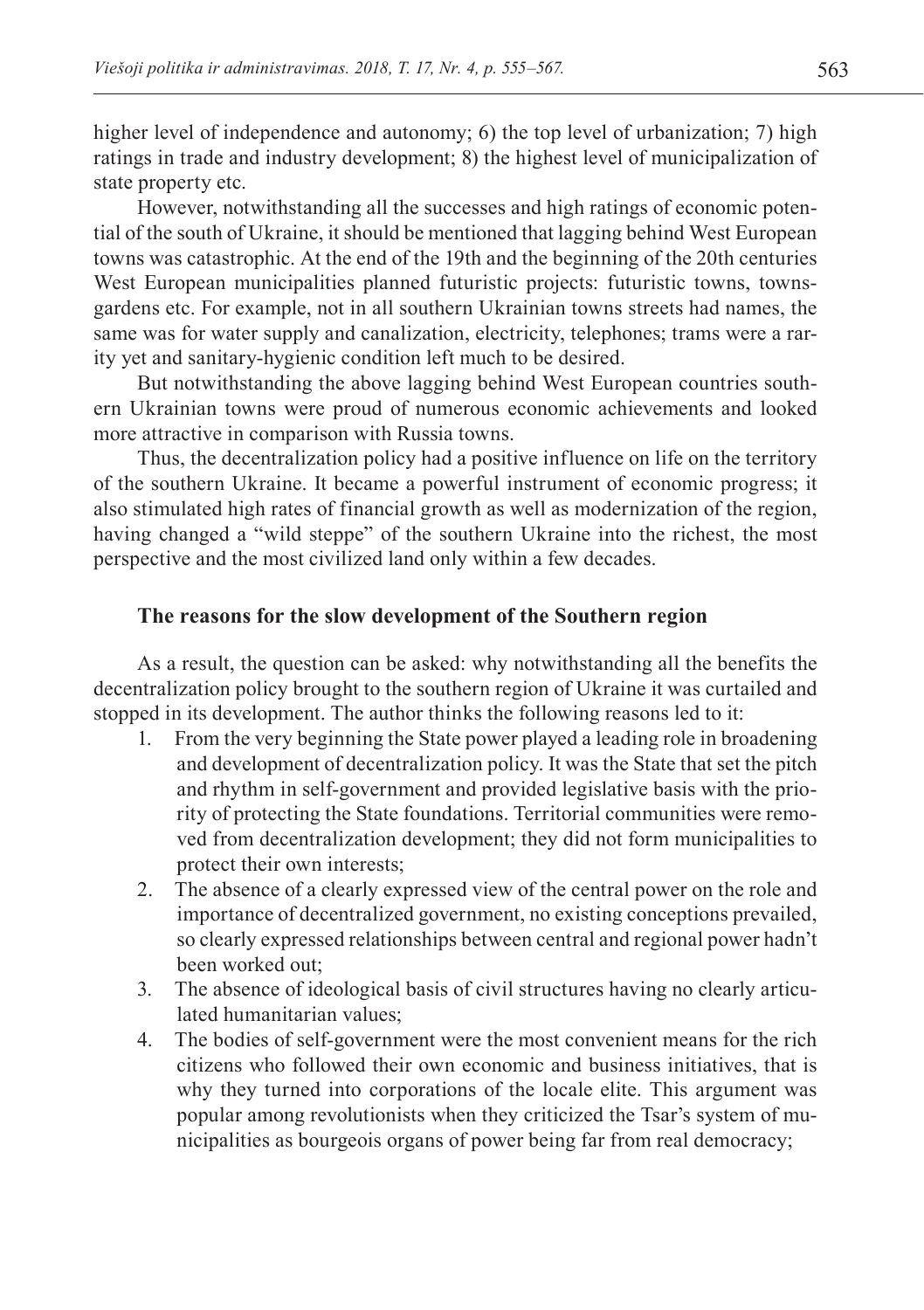- 6. Economic weakness of territorial communities' development, which led to the same in local self-government;
- 7. The absence of middle class layers of townspeople with prevalence of petty bourgeois lifestyle;
- 8. The absence of civil society, which caused an absence of alternative and opposition from the part of self-government deputies, and artificial removal of municipalities from the process of forming civil society. It was explained by the State as a means of protection from separatism and it also reflected political thinking in the Russian Empire that forming strong territorial selfgovernment bodies would eventually lead to destruction of the State;
- 9. The stupid abolishment of a mayor's position as a head of local self-government and superintendence was regarded as a legal abnormality as far back as 150 years ago;
- 10. Appointment of self-government deputies as public servants, which led to their irresponsibility in the face of local population;
- 11. Red tape, corruption and bribery of local officials who apply the brakes to every system's development.

All the above mentioned caused a removal of decentralization policy and a transition to a centralized structure of the State government which involved local selfgovernment bodies into it while forming the Soviet system of people's representation.

Proceeding from historical lessons the attention should be paid to the problem of further existence of decentralization in conditions of modern Ukraine and readiness of local territorial communities for perspectives of municipalities' development with the aim of protecting local interests.

# **Conclusions**

Similarities between decentralization process of Ukraine at the end of the 18th century and in modern Ukraine:

- 1. The State, rather than initiatives of local communities, plays the leading role in this process;
- 2. The fear of separatism from the part of civil organs of power and a possibility of turning self-government bodies into self-sufficient structures;
- 3. The weakness of local communities' economic development;
- 4. There is no clear borderline between central and local power, which doesn't help form fully independent municipalities, the more so that the decentralized structures are grounded on the old Soviet system of centralized local self-government in which both superintendent and managing functions have been united, which rules out the possibility of independent thinking, decision-making and responsibility in the face of local population;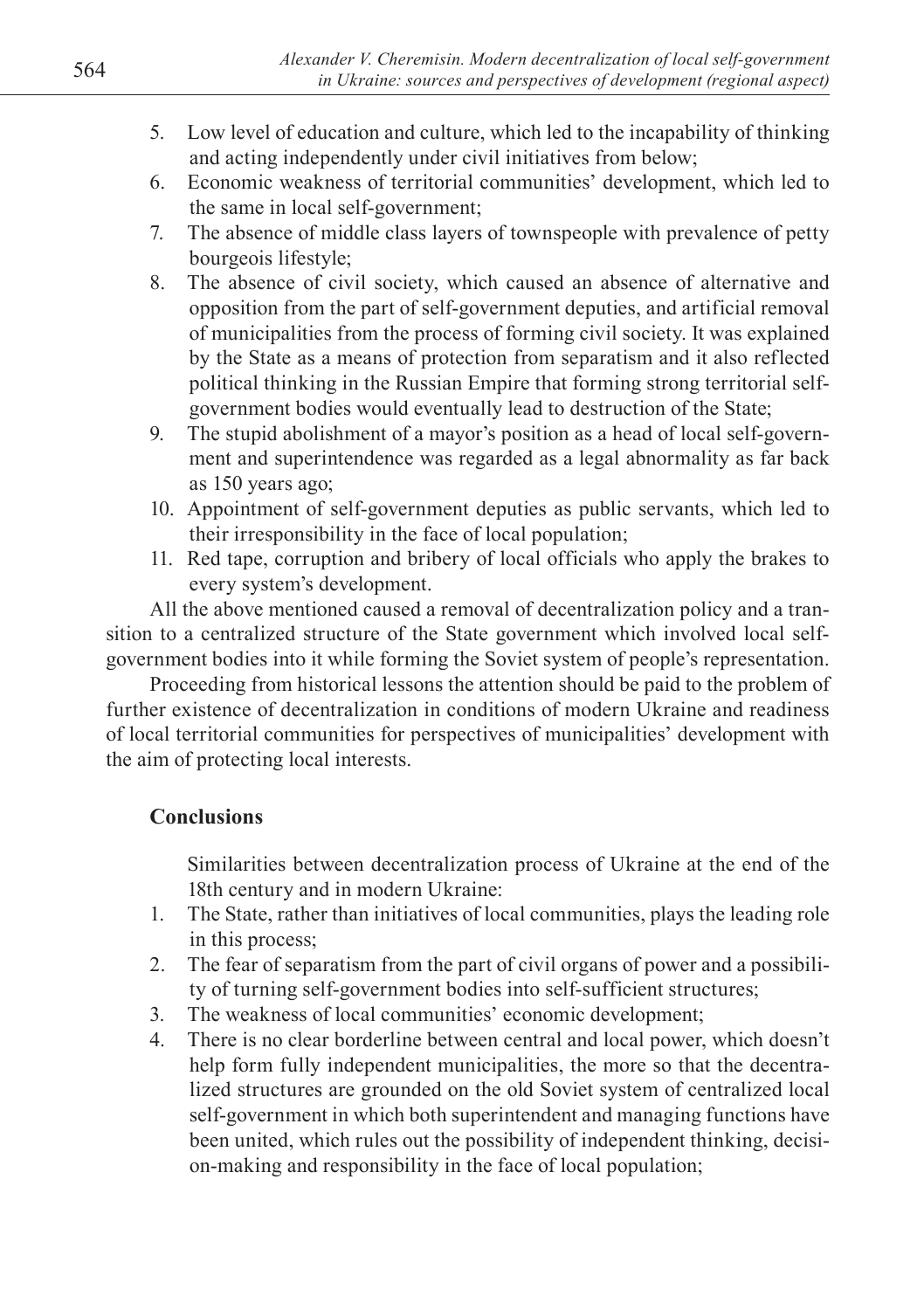- 5. Corruption, bribery and red tape do not contribute to effective work in the sphere of municipal economics;
- 6. Turning self-government deputies into State officials, which deprive them of responsibility in the face of local communities;
- 7. The mechanism of discharge or change of incompetent local self-government figures is still not worked out. We consider it as a correct argument to stress on the possibility of deepening decentralization policy under current circumstances, provided the following conditions are observed:
- 1. To liquidate the political party principle of electing deputies to local self-government, which will weaken the responsibility of local officials in the face of the central power. Local people irrespective of their party membership, religion, social background or nationality should be elected to self-government bodies for the purpose of concentrating their activity on solving local needs, working out a mechanism of firing or replacement of corrupted or incompetent servants, which will strengthen their responsibility in the face of electors. It is necessary to employ professionals or volunteers in municipalities in order to solve specific problems of local economics;
- 2. To form independent municipalities, to form municipal power of special kind capable of decision-making of local significance independently of the State power, which will strengthen initiatives of local authorities aiming at economic development of regions;
- 3. To develop education (especially of humanitarian profiles), which will lead to forming steady liberal and democratic values, widening rights and freedoms of citizens and will complete ideological foundations of municipalities as an alternative to State power. It will promote freethinking and responsibility of local authorities as well;
- 4. To minimize red tape and corruption by the way of curtailing a staff of local authorities, which will lead to effective and prompt problems solving. Thus, decentralization reforms are rather ambiguous and still not complete. Decentralization reforms should be continued as an integral part of further development of Ukraine that shares democratic values.

# **References**

- 1. Andrievskiy, F. The Statistical Reference Book of the Russian Empire. Simpheropol: Printing House of Tavria provincial zemstvo, 1915.
- 2. Bogdanov, G. A. The Book of Memory of Ekatherinoslave Province. Ekatherinoslav: Printing House of Ekatherinoslav province government, 1910.
- 3. Chasovnikov, N. The Book of Memory of Tavria Province. Simpheropol: Printing House of Tavria province, 1915.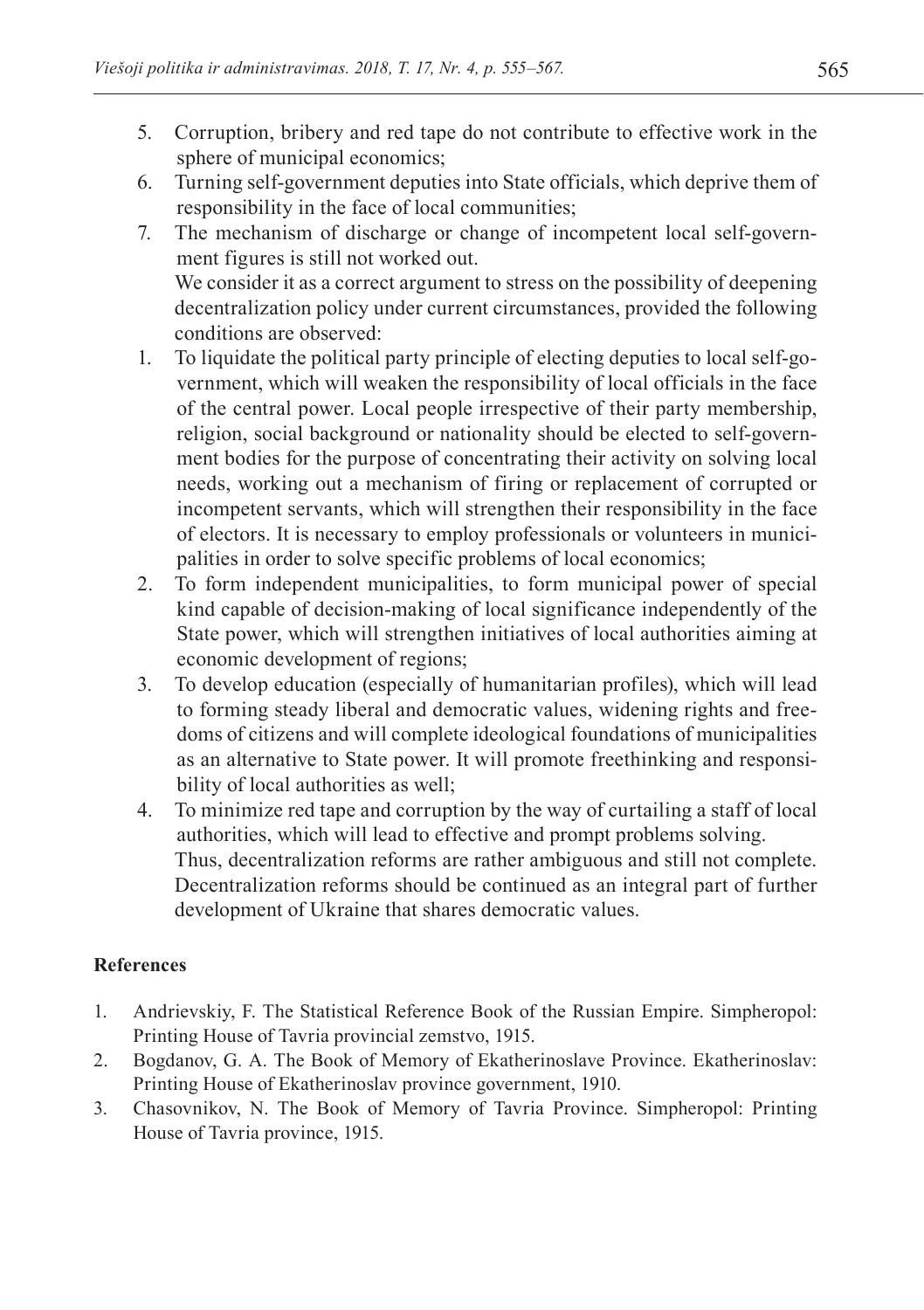- 4. Chechulin, N. D. Essays on History of Russian Finances. Saint Petersburg: Senate's Printing House, 1906.
- 5. Chernov, A. B. State Institutions of Russia in the XVIII XIX centuries. Moscow: Nauka, 1975.
- 6. Druzhinina, E. I. The Southern Ukraine during the Feudalism Crisis of 1825-1860. Moscow: Nauka, 1981.
- 7. Dubrovina, A. B. Social Order, Mechanism of Government and Ukraine's Law during the Period of a Decay of Social-Bondage System and Growth of Capitalist Relationships (1-st half of the XIX c.). Kiev: Nauka, 1966.
- 8. Golubtsov, S. A. Russian Political Parties. Moscow: Printing House of Moscow Soviet of soldiers' deputies Commission, 1917.
- 9. Gradovskiy, A. D. Foundations of Russia's State Legislation. Saint Petersburg: Print. lithogr. House of M. P. Frolovoy, 1904.
- 10. Gribovskiy, V. M. The State Structure and the Empire's Administration. Odessa: Technik, 1912.
- 11. Gutri, M., Holderness, M., Layal, P., Pinkerton, P., Stephens, D. Odessa through Eyes of the British. Odessa: Optium, 2012.
- 12. Konstantinova, V. M. Urbanization: Southern Ukraine Aspect (1861-1904). Zhaporizhe: AA Tandem, 2011.
- 13. Konyk, O. O. Deputies of the State Duma of the Russian Empire from Dnepr Basin Provinces (1906-1917). Dnipropetrovsk: Gerda, 2013.
- 14. Martov, Yu. O. Elector's Letters for Forthcoming Elections in Odessa. Odessa: Printing House of A. Schultze, 1885.
- 15. Michailovskiy, A. The Reform of Municipal Self-Government in Russia. Moscow: Pol'za, 1908.
- 16. Nikitin, Y. O. After-Reform Towns of Poltava, Kharkiv and Chernihiv Provinces during the 2-nd half of the XIX century: Historical Aspect of Self-Government. Sumy: Publishing House "Bilyi ptach", 2016.
- 17. Orlov, A. A Historical Essay on Odessa from 1794 till 1803. Odessa: Printing House of A. Schultze, 1885.
- 18. Sandomirskiy, Y. From Odessa's Past. Odessa: Printing House of L. Kircher, 1894.
- 19. Turchenko, G. F., Nazarova, E. P. Regional Movement in Southern Ukraine Region at the Beginning of the XX century. Scientific Works of History Faculty of Zhaporozhe National University, 2011, No. 30, 138-144.
- 20. Vasiltchikov, A. I. On Self-Government. A Comparative Review of Russian and Foreign Provincial and Public Institutions. Saint Petersburg: Tipografiya 2 otd. Ye.I.V. Kantselyarii, 1871.
- 21. Velichov, L. A. Foundations of Municipal Economics: General Doctrine on Town, Its Administration, Finances and Economics Methods. Moscow, Leningrad: Gosudarstvennoye izdatel'stvo, 1928.
- 22. Yadlovska, O. S. Parties and Social-Political Organizations of Not Numerous Ethnic Groups in the South of Ukraine during the Central Rada Period. Chronicle of the Black Sea, 2013, No. 8, 43-46.
- 23. Zelenyi, P. A. Municipal Justice on the Eve of the Reform. Odessa: Ptchelki, 1888.